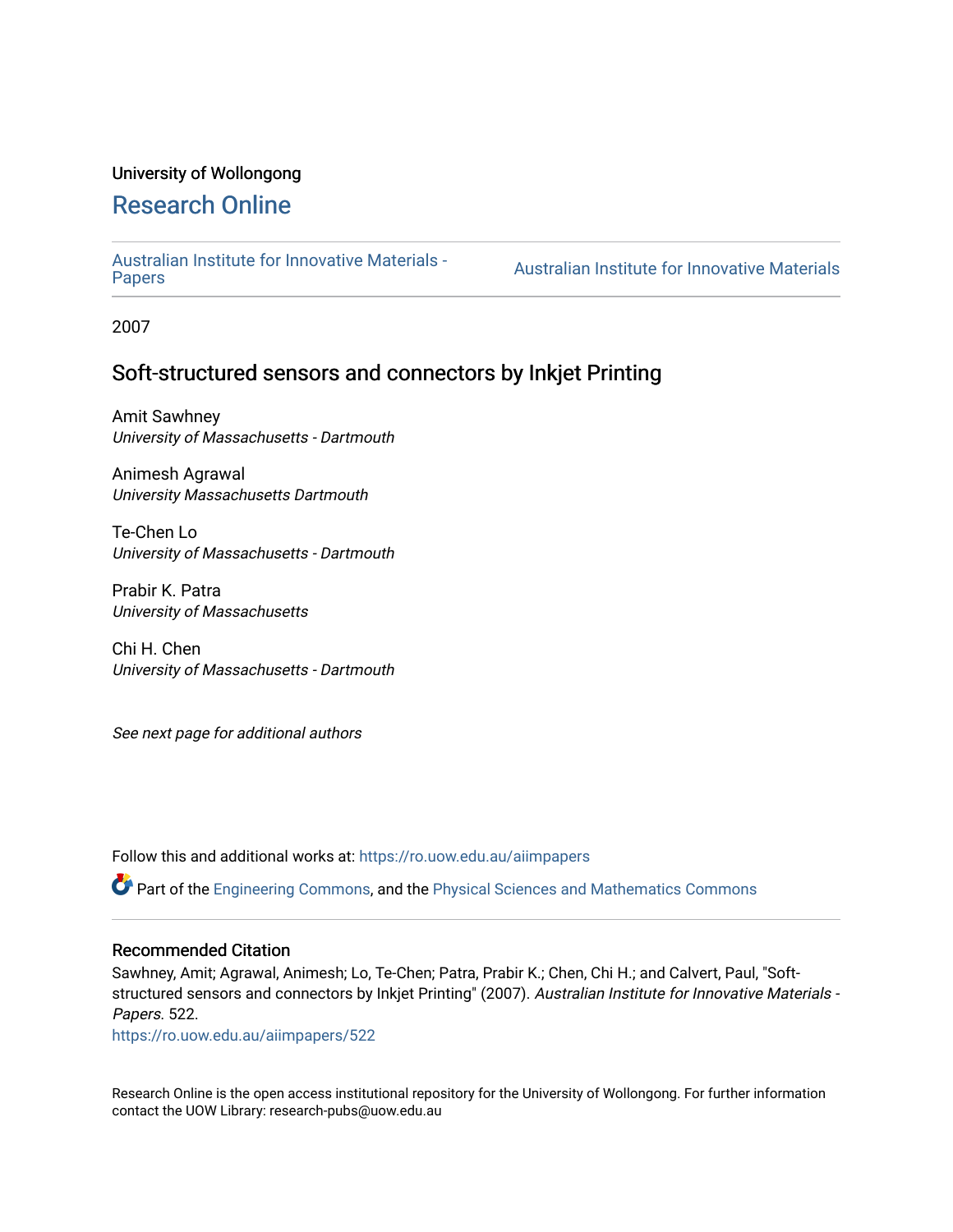# Soft-structured sensors and connectors by Inkjet Printing

# **Abstract**

The properties of conducting polymers deposited onto textiles were studied over 10 years ago by workers at Los Alamos and Milliken who also tested these materials as gas sensors [1-3]. More recently, workers at Wollongong have demonstrated that elastic textiles impregnated with conducting polymers, by in situ chemical polymerization, can act as strain sensors that can be used to track the motion of human joints [4]. A similar approach can be used to make pressure-sensing foams [5]. Others have studied the strain sensing mechanism in more detail and have shown that two effects are important. In one case, cracking of the surface layer on conducting polymer on a fabric leads to a reduction in conductivity as the fabric is stretched [6, 7] . On the other hand, tests on yarns and loops of conducting yarn show that conduction from yarn to yarn decreases as stress is applied to pull their surfaces into contact [8].

# Keywords

printing, connectors, sensors, inkjet, structured, soft

# **Disciplines**

Engineering | Physical Sciences and Mathematics

## Publication Details

Sawhney, A., Agrawal, A., Lo, T., Patra, P. K., Chen, C. H. & Calvert, P. (2007). Soft-structured sensors and connectors by Inkjet Printing. Aatcc Review, 7 (6), 1-10.

## Authors

Amit Sawhney, Animesh Agrawal, Te-Chen Lo, Prabir K. Patra, Chi H. Chen, and Paul Calvert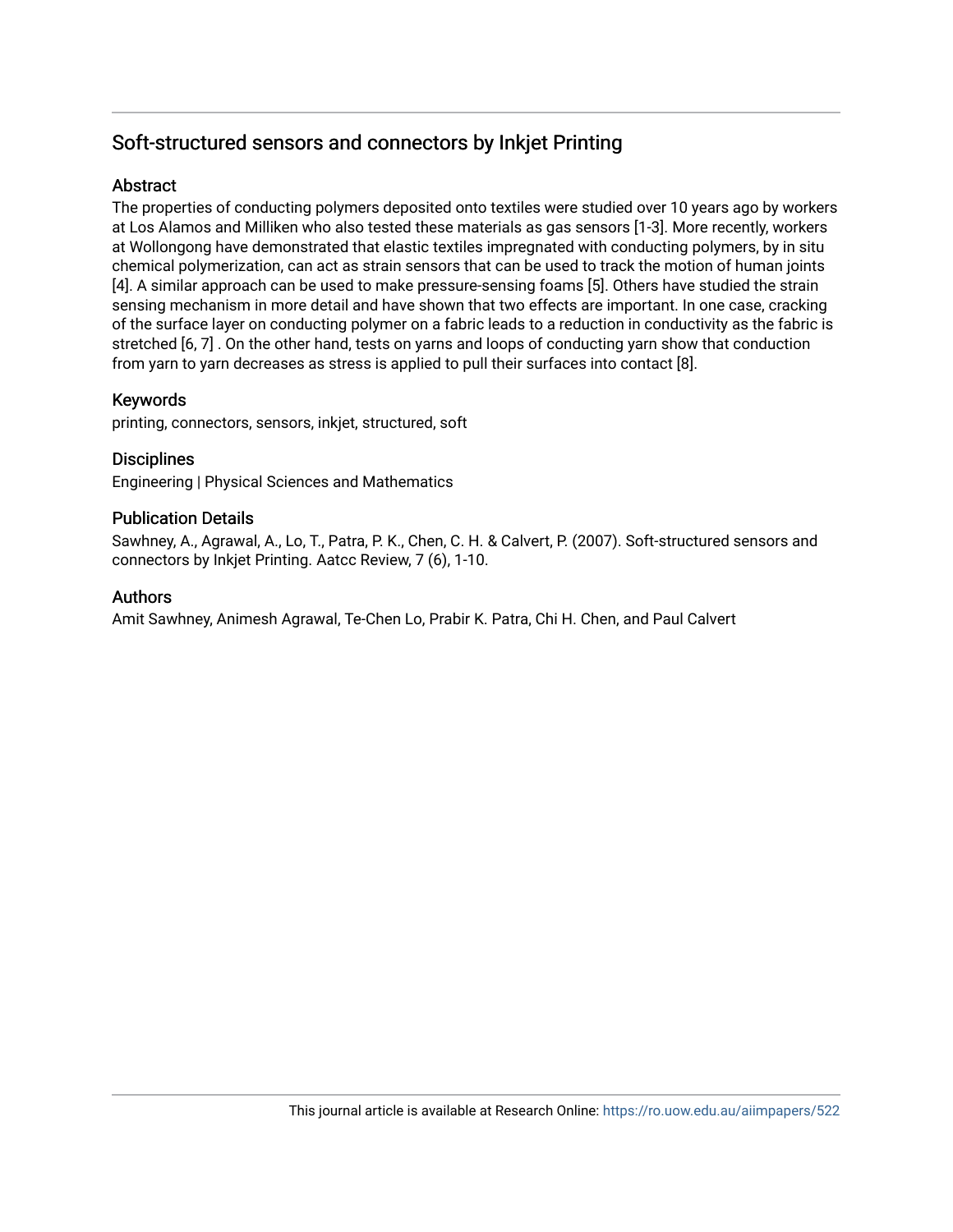# **SOFT STRUCTURED SENSORS AND CONNECTORS BY INKJET PRINTING**

*Amit Sawhney, Animesh Agrawal, Te-Chen Lo, Prabir K. Patra, Chi H. Chen, Paul Calvert*  University of Massachusetts Dartmouth. MA 02747

# **Introduction**

The properties of conducting polymers deposited onto textiles were studied over 10 years ago by workers at Los Alamos and Milliken who also tested these materials as gas sensors [1-3]. More recently, workers at Wollongong have demonstrated that elastic textiles impregnated with conducting polymers, by in situ chemical polymerization, can act as strain sensors that can be used to track the motion of human joints [4]. A similar approach can be used to make pressure-sensing foams [5]. Others have studied the strain sensing mechanism in more detail and have shown that two effects are important. In one case, cracking of the surface layer on conducting polymer on a fabric leads to a reduction in conductivity as the fabric is stretched [6, 7] . On the other hand, tests on yarns and loops of conducting yarn show that conduction from yarn to yarn decreases as stress is applied to pull their surfaces into contact [8].

 Human skin could be regarded as a model for a strain sensing fabric [9]. There is a very high density of sensors, especially in areas such as the fingertips, and these sensors can apparently detect direction and magnitude of several components of the force tensor. The proprioceptive strain sensors of muscle and of arthropod cuticle could also be regarded as a model system [10, 11]. In this case the role of the sensors is to provide feedback on the state of the body itself rather than on its environment. With these models in mind we have been looking at printing methods that would allow us to put patterns of multiple sensors onto fabrics.

Among the conducting polymers, several polythiophenes combine processability and environmental stability. Polyethylene di-oxy thiophene (PEDOT) shows high conductivity, transparency and possesses great environmental stability. It is readily available as an aqueous suspension in combination with a soluble polyelectrolyte, poly (styrene sulfonic acid) (PSS), as a charge balancing dopant. In order to deposit both the sensors and the connecting conductors onto the fabric, we have used inkjet printing [12, 13]. The conductors are printed metal lines with a resistance much less than that of the conducting polymer sensor, such that any change in resistance of the connectors with strain is insignificant compared to that of the sensors. Conducting silver lines have previously been printed onto textiles by two-step printing of reducing agent and silver salt [14].

Thus, we have developed methods to inkjet print highly conducting lines to act as leads (connectors), printing more resistive conducting polymers to act as sensors and used them to provide semi-quantitative information about the motion of a human knee or wrist.

## **Experimental**

#### *The inkjet printing system*

 Printing was carried out using conventional HP cartridges, emptied and refilled with our test solutions. The drop rate was controlled by a custom-built pulse generator which pulsed a single nozzle on the cartridge. The cartridge was mounted on an arm above an xy motion system that moves the samples, figure 1. In this way, many print cycles could be carried out with controlled time and distance between drops and with the ability to control the temperature and humidity of the sample.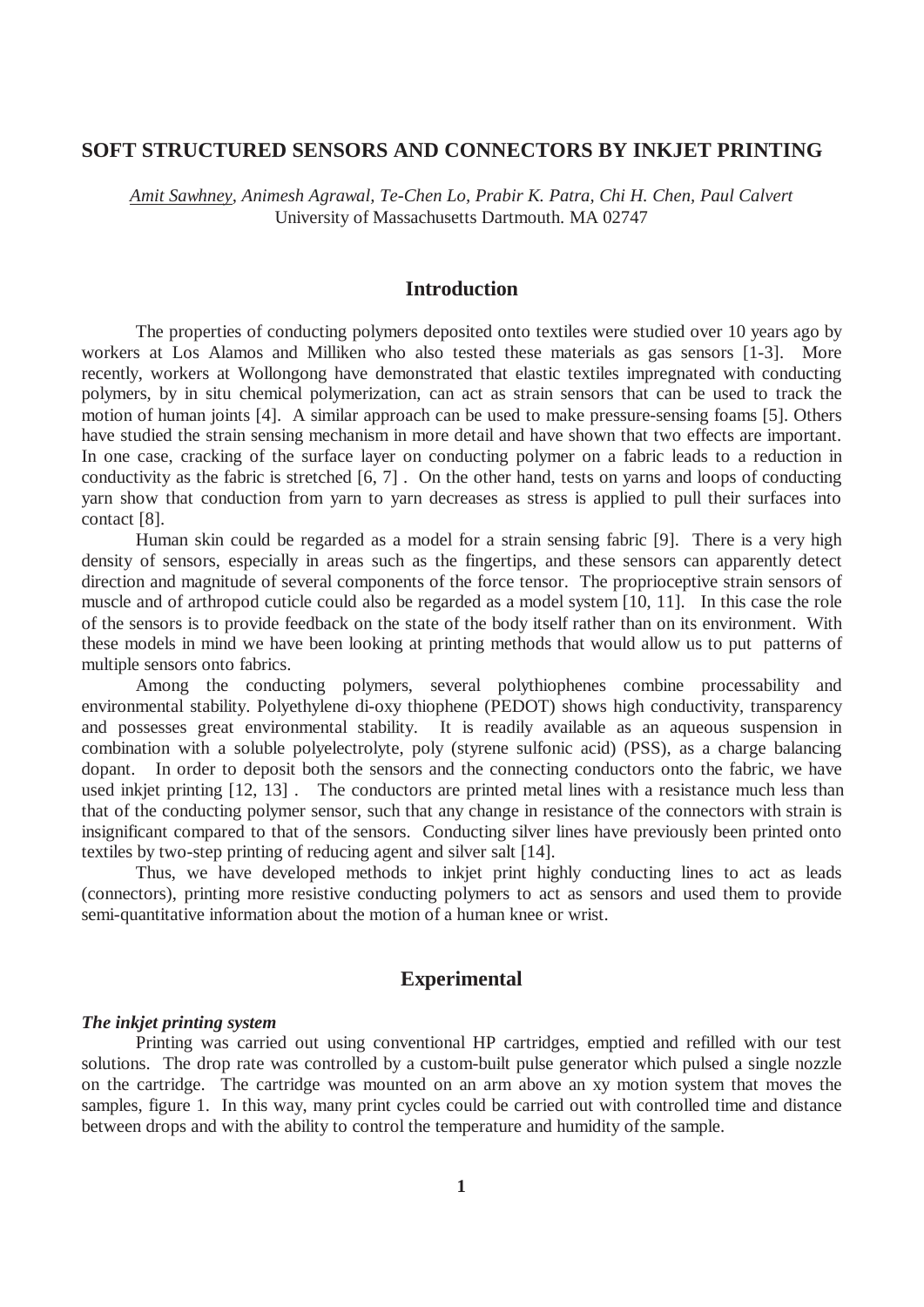## *Formation of Connectors*

 Formation of conducting leads was attained in two steps. The first was to inkjet print seed layers which were then converted into metallic lines by electroless plating.

 0.32gms of silver nitrate, dissolved in 50ml of water was printed on the woven fabric (Nylon 6, 6 Semi-dull, Taffeta



**Figure 1.** Ink jet printing apparatus

Since the ink, upon evaporation, leads to spreading on the substrate the woven fabric was mounted on a heating plate so as to avoid the spreading of the solution. This technique allows the individual droplets to fuse but hinders the formation of large droplets and thus prevents smearing of ink [13]. Lines were printed at 5 cm/sec and 500 drops/sec for 500 cycles. This repeated printing onto fabric at 60°C allows the "ink" to dry on the fabric between cycles. Once the lines, 3 cm long and 0.5 mm wide, are printed, the sample was dipped in an electroless bath of silver [14]. The reducing agent, glucose, reduces the silver ions to metal which is deposited on to the already printed seed layer by an autocatalytic process.

The bath was maintained at a temperature of 50 degree Celsius and the hold time of 40 minutes. The pH of the bath was kept highly basic at around 12.5. After the sample is subjected to the required set of conditions, it is taken out of the bath and rinsed in hot water followed by a rinse in cold water along with mechanical action such as wringing.

 A thick and uniform deposit of silver nitrate was needed on the nylon woven fabric so as to form a continuous network of silver on the printed regions during plating. The resistance of the samples, after they have dried, was measured using Keithley 196 electrometer and also by 4-probe electrical measurements. The probes were kept on the printed region, and the corresponding reading from the front panel is taken down. The value of resistance ranges from 0.7- 1.5 ohms/inch. Based on the linewidth, fabric thickness and volume fraction of silver, we estimate a conductivity of approximately 4 x  $10<sup>3</sup>$ Siemens/cm. This is about 100 times less than that of elemental silver  $(6.25 \times 10^5 \text{ Siemens/cm})$ . Unprinted areas of the fabric remain non-conductive.

### *Formation of Sensors.*

A suspension of Poly (3, 4 – ethylenedioxythiophene) - poly (4-styrenesulfonate) (PEDOT-PSS) from Bayer Scientific, 1.3 % by weight, was printed onto mercerized cotton fabric for 500 cycles. The printed lines were about 5 cm long and less than 1 mm wide. The samples were annealed at 90 degree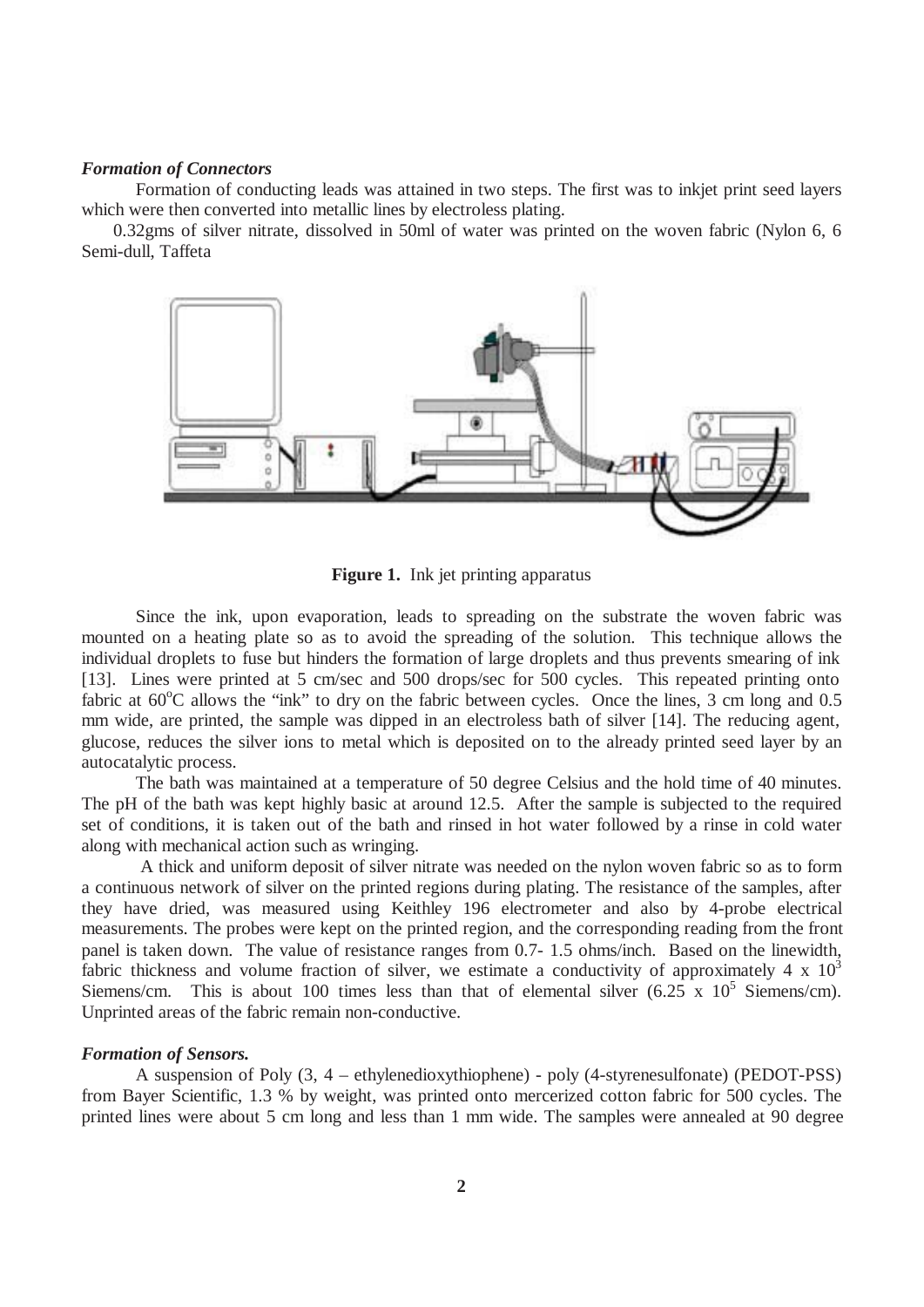Celsius for about an hour. In this case the polymer partly penetrated the fabric and formed stable conducting lines. The resistance drops as more ink is deposited and is about 5 kiloohms at 500 cycles. The conductivity of the PEDOT in the coatings is about 25 S/cm.

For the strain sensing study, the fabric was clamped in jaw placed 2.54 cm apart on an Instron tensile testing machine and the corresponding resistance was recorded on a Keithley Multimeter 196 through a PC using General Purpose Interface Bus (GPIB) as a data acquisition mode.

The microstructure of the printed PEDOT and electroless silver was studied by JEOL JSM 5610 Scanning electron microscope equipped with Oxford Energy Dispersive X-ray System operating at 8 kV.

### *Integration of Sensors and Connectors.*

Resistance of connectors was 1/ 100 of that of sensor in order to avoid any interference with the data recording. Sensors were integrated with connectors by printing lines of PEDOT, 1 cm in length and about 0.5 mm wide, onto Nylon 66 fabrics in between silver printed lines, as shown in figure 2. The connectors were connected to an external device and the resistance was recorded on Keithley 196 electrometer along, interfaced through GPIB.



**Figure 2.** Integration of sensors (PEDOT-PSS) with connectors (Electroless silver)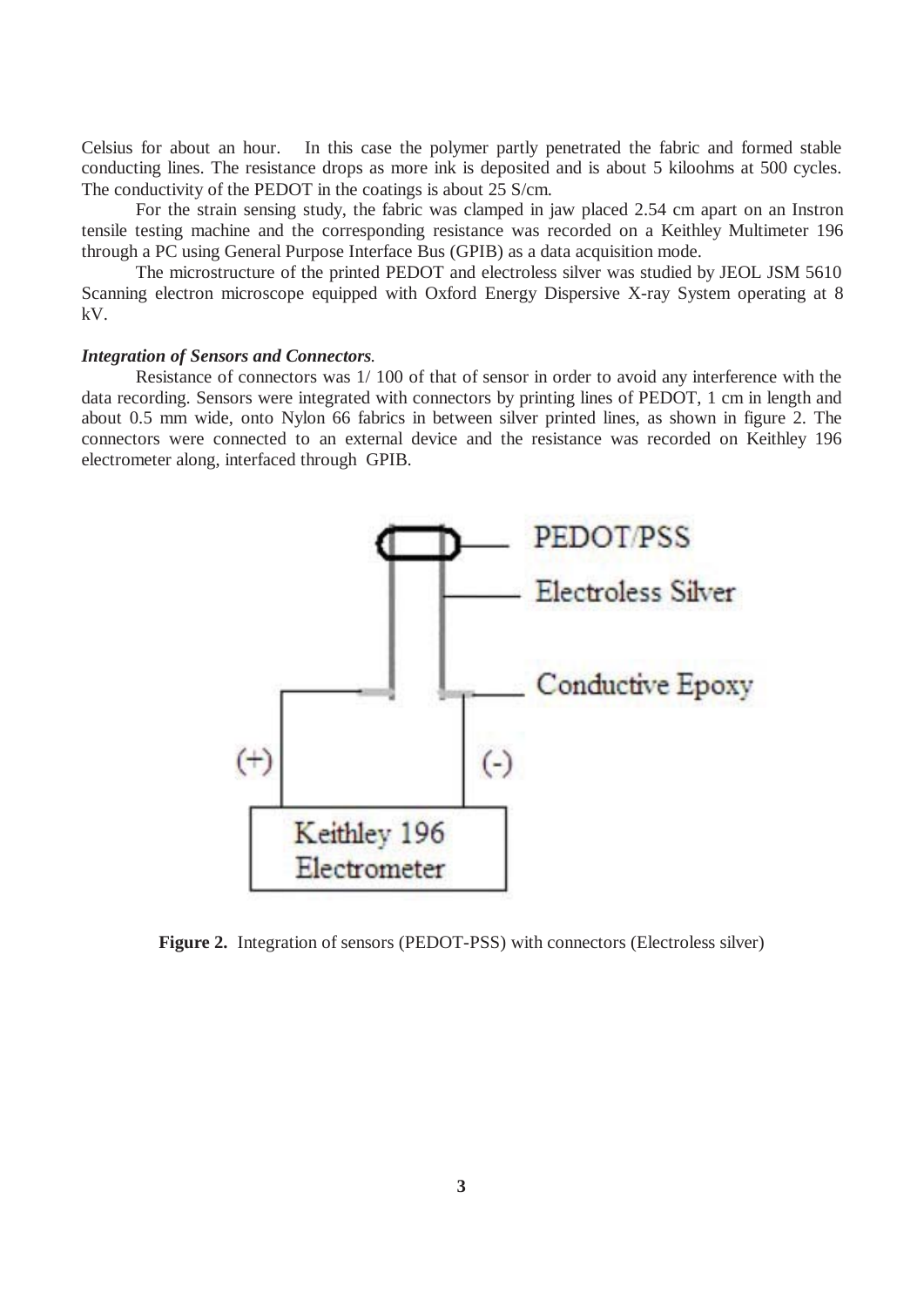

**Figure 3**. Cross section and top view of silver printed region of a Nylon fabric.

# **Results and discussion**

### *SEM and EDX observation*

Figure 3, shows a coating of silver around every fiber through the thickness of the fabric. EDX analysis confirms the presence of silver on the fabric, table 1. The second silver immersion step does also result in some silver being deposited on the unprinted regions and some staining but these do not become conducting. EDX also shows that some silver penetrates into the individual Nylon fibers. SEM of cotton fabric coated with conducting polymer, in figure 4, shows that part of the polymer forms a thick film on the upper surface of the fabric and cracks on elongation.

|                                   | Carbon   Oxygen |        | <b>Silver</b> |
|-----------------------------------|-----------------|--------|---------------|
|                                   | $wt\%$          | $wt\%$ | $wt\%$        |
| Yarn cross section                | 52.6            | 17.9   | 29.5          |
| <b>Single fiber cross section</b> | 63.0            | 21.7   | 15.3          |

**Table 1: EDS elemental analysis of silver-coated yarn** 

### *Strain Sensitivity*

The reversible change in the electrical resistance of PEDOT-PSS printed fabrics with external mechanical strain relaxation reveals that these fabrics show piezoresistivity. For this study 2.54 cm long PEDOT printed cotton fabric was subjected to an elongation of 5% at a rate of 5mm/min on an Instron tensile testing machine, figure 5.

 It can be seen that there is an initial increase in the resistance of the PEDOT printed fabric with strain. We believe that this initial increase corresponds to the cracking seen in figure 4 and reported by Li et al. for Lycra fabric with a coating of polypyrrole [6]. Subsequently our samples show a cyclic change in resistance with strain. In this case the resistance decreases as the sample is strained and increases again as the strain is relaxed. It can be seen that a strain of 5% results in a resistance decrease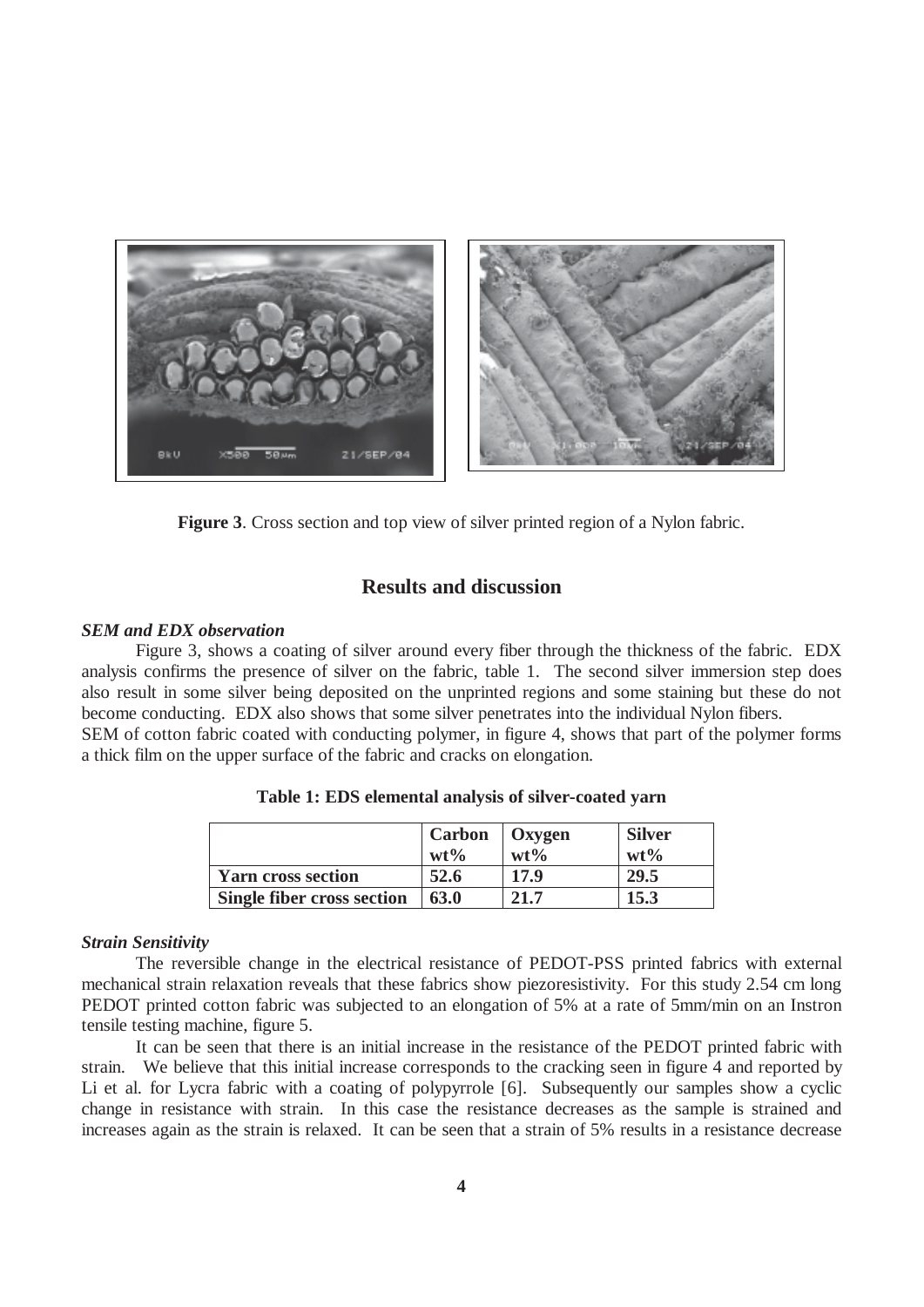of about 25%, corresponding to a (negative) gauge factor of –5. A similar large decrease in resistance with strain was observed for polypyrrole-impregnated Lycra [4]. This compares with a gauge factor of +2 for most metals, which reflects the normal decrease in cross-section with increase in length. Some semiconductors do show a large positive gauge factor due to the influence of strain on band conductivity [15]. Our samples thus show two zones of conductivity. The surface layer of conducting polymer cracks on stretching while the polymer that penetrates into the yarn becomes more conductive on stethcing, probably through better surface-surface contacts within the yarn [8].

However it was not possible to attain original resistance soon after the experiment because PEDOT is printed on cotton woven fabric which shows only 61% of recovery from strain as compared to Nylon fabric (91%) and some knit fabrics ( almost 100%),although with time original resistance is recovered..



**Figure 4.** PEDOT-printed cotton before and after 10% elongation



**Figure 5.** Resistance of PEDOT-PSS sensor with 25 repeated cycles of strain to 5% and relaxation.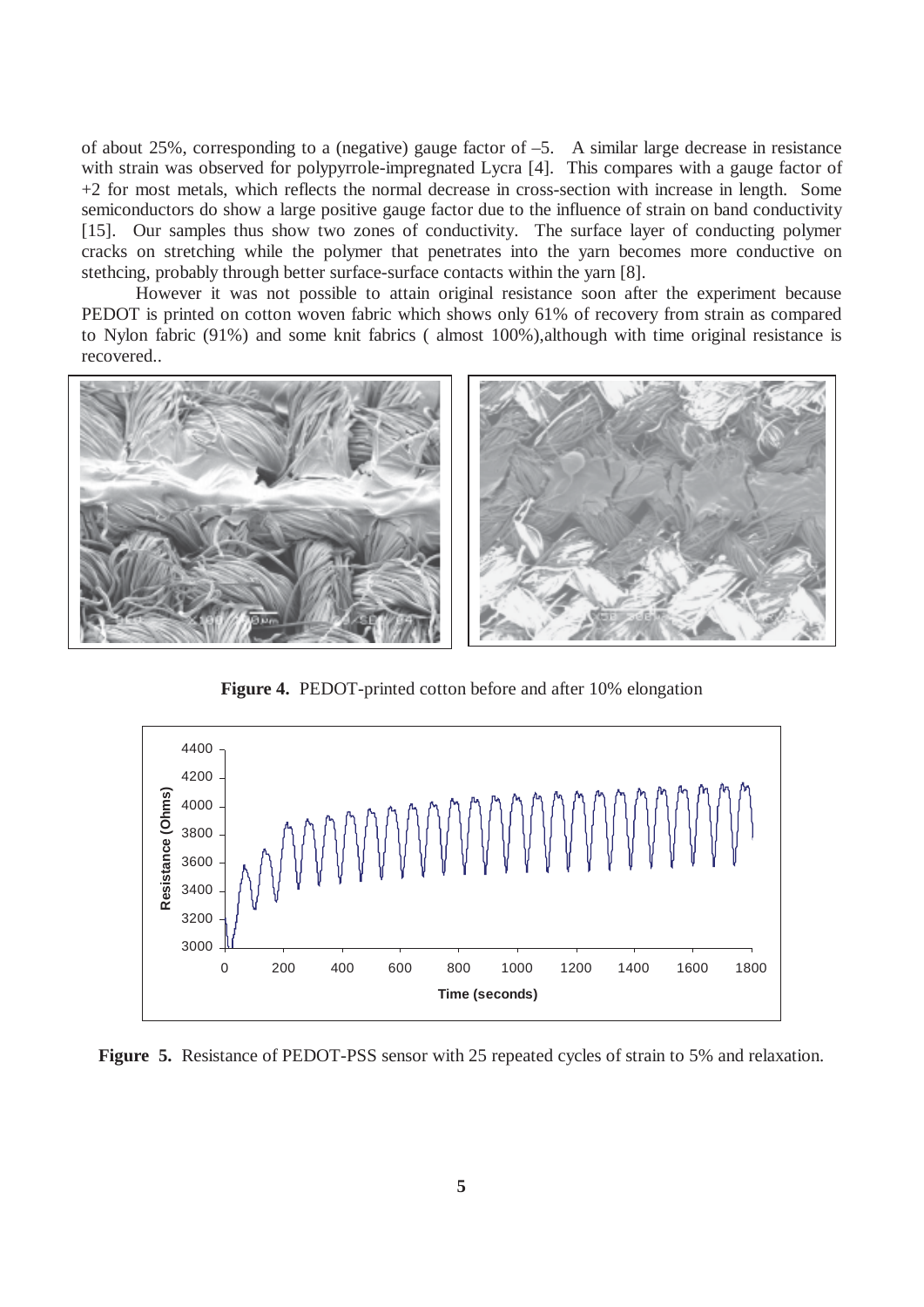### *Identification of Human Motions.*

In order to explore the applicability of this system to analyzing joint motion, an assembly of sensors and connectors was placed on human knee, as shown in figure 6, and wrist with the help of tape.



**Figure 6** Sensor for bending of knee

 Four trials for each motion, bending of knee and twisting of wrist, was carried out at both slow and fast speed and corresponding change in resistance was recorded with the help of Keithley 196 Electrometer and GPIB. Both time and frequency domain analysis was carried out of the readings as a part of digital signal processing.

To reduce the noise in the original data a mean filter was employed. This is a simple slidingwindow spatial filter that replaces the first value in the window with the average (mean) of all the data values in the window. The plots, shown in figure 7, are the two trials after removing running average and taking twice mean filtering in the time domain. A pseudo-sinusoidal wave is shown in the data after doing signal processing. Approximate 7 pseudo-sinusoidal cycles are contained in 50 sec. In the frequency domain, existing data was used to estimate the power spectral density.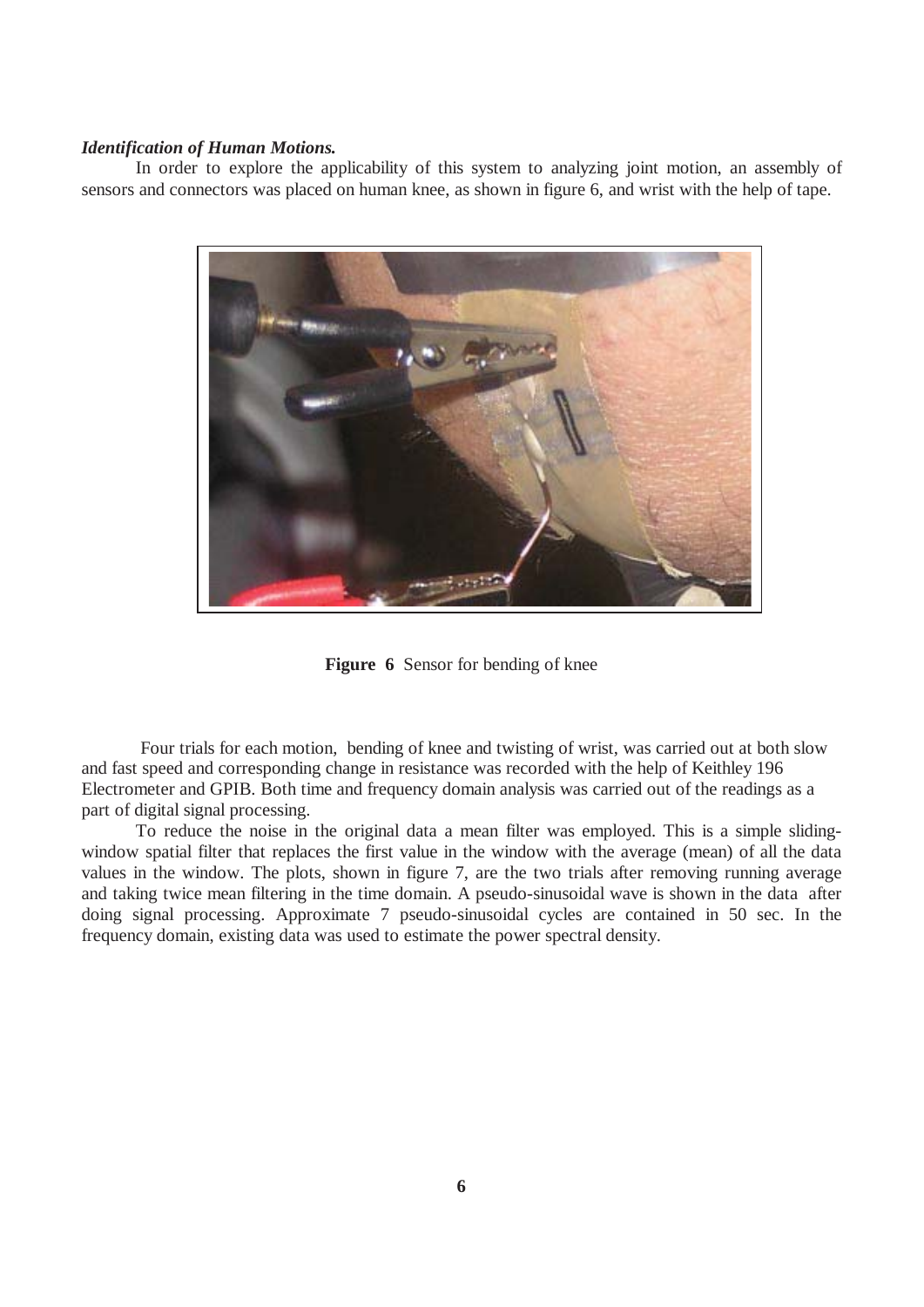

**Figure 7** Sensor resistance during knee bending after removing running average and 2<sup>nd</sup> mean filtering. 2 trials.

The plots, shown in figure 8, are the power spectral density for two trials. From the two trials, the frequency peaks do show variation from trial to trial. This may be caused by the human motion data collection. However from trials, there exist three major frequency peaks in the PSD. Although the peaks are shifting, they all concentrate below normalized frequency 1. If there exists features for the slow bending motion, we can say that from the four trials that most of the power is concentrated below a normalized frequency of 0.5.

**Slow Speed**: From the analysis including four trials from slow knee bending motion as well as four trials from slow wrist twisting motion, we were able to identify and trace down some distinguishable features in both the time domain and frequency domain.

In the time domain, in general, there were approximate 7 pseudo-sinusoidal cycles contained in 50 sec for slow knee bending motion. For slow wrist twisting motion, approximate 12 pseudo-sinusoidal cycles were contained in 50 sec.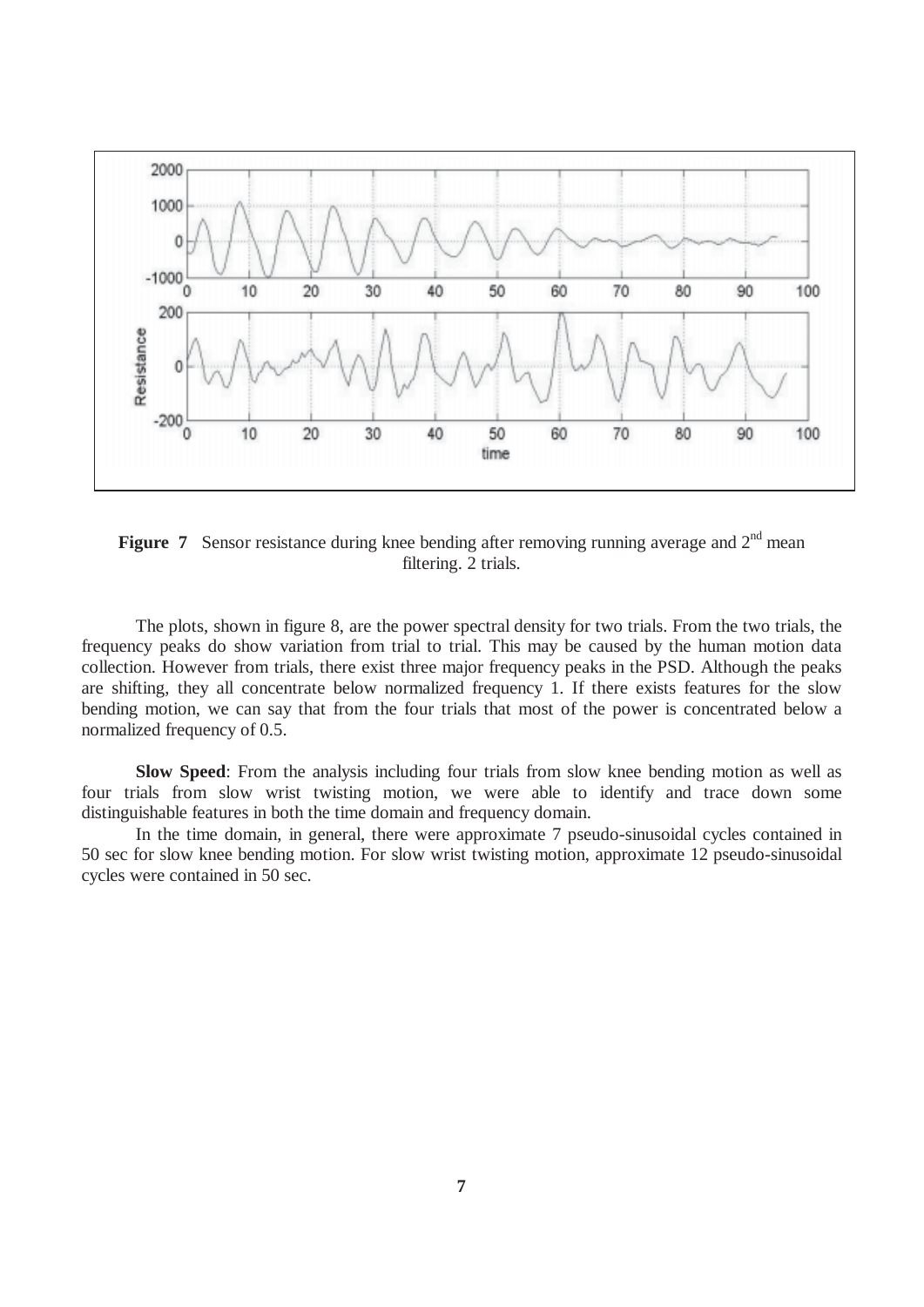

**Figure 8** Data from figure 7 shown as a power spectrum.

In frequency domain, one can set up a threshold for the power ratio to distinguish the bending and twisting motion in the fixed slow speed. Based on the eight trials, the power ratio threshold was set at 0.5.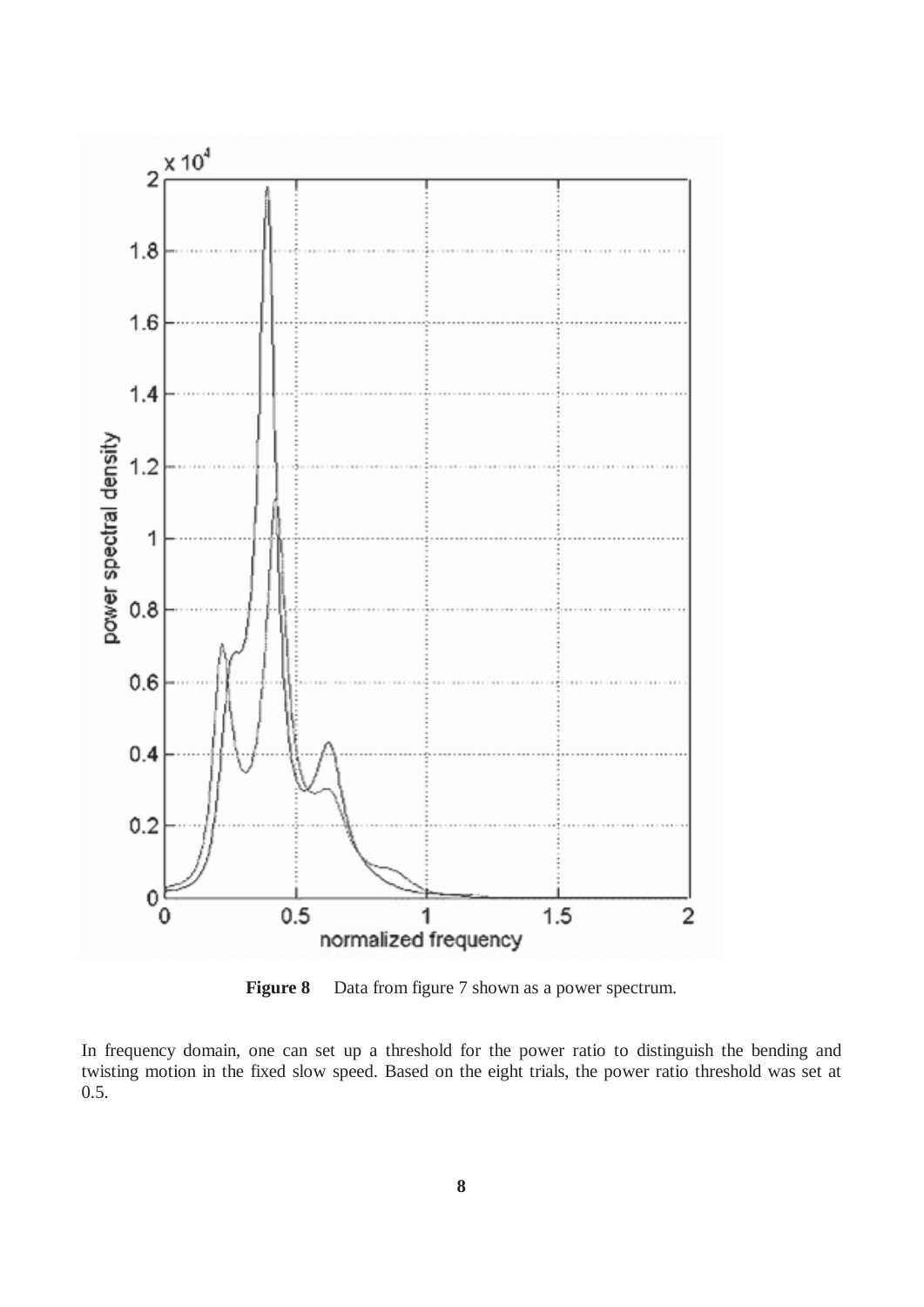**Fast Speed**: In the time domain, the periodicity from the smoothed signals was used to separate the two motions. For fast twisting motion (wrist) the period was approximately 8 to 9 sec. per cycle, and for fast bending motion (knee) the period was about 3 sec. per cycle. In frequency domain, the peaks in each trial were not fixed and also the power ratio method did not work with the fast motion.

## **Conclusion**

Controlled inkjet printing of PEDOT onto cotton fabric resulted in selective conductivity, which increased with curing of the printed sample. Inkjet printing and electroless plating lead to the deposition of silver on nylon 6, 6, as connecting leads, with width of 0.5 mm. SEM and EDX observations revealed thick deposition of silver on Nylon 6, 6 fabrics even after washing and rubbing which indicates reasonable adhesion between silver and fabrics. PEDOT-PSS printed fabrics showed a reversible change to applied external strain. Electrical analysis proved that human motions can be sense by the printed assembly of sensors and connectors.

## **References**

- (1) Armes, S.; M. Aldissi; M. Hawley; J. Beery; and S. Gottesfeld *Langmuir* Vol.*7* , No. 7, July 1991 pp.1447-1452.
- (2) Kuhn, H.; W. Kimbrell; J. Fowler; and C. Barry *Synthetic Metals* , Vol.57 No.1 April 1993 pp. 3707-3712
- (3) Kincal, D.; A. Kumar; A. Child; and J. Reynolds *Synthetic Metals* , Vol.*92* , No.1 January 1998 pp.53-56.
- (4) Wu, J.; D. Zhou; C. Too; and G. Wallace *Synthetic Metals* , Vol.155 . No.3 December 2005 pp. 698-701
- (5) Brady, S.; K. Lau; W. Megill; G. Wallace; and D. Diamond *Synthetic Metals* , Vol.*154* , No.1-3 SI, September 2005 pp.25-28.
- (6) Li, Y.; M. Leung; X. Tao; X. Cheng; J. Tsang; and M. Yuen *Journal of Materals Science* , Vol.40 , No.15 August 2005 pp.4093-4095.
- (7) Li, Y.; X. Cheng; M. Leung; J. Tsang; X. Tao; and M. Yuen *Synthetic Metals*, Vol.155 , No.1 October 2005pp.89-94.
- (8) Zhang, H.; X. Tao; T. Yu; S. Wang; and X. Cheng *Measurement Science & Technology*, Vol.17 , No. 2 February 2006 pp.450-458.
- (9) Derossi, D.; A. Nannini; and C. Domenici *IEEE Transactions On Biomedical Engineering*, Vol.35, No.2 February 1988 pp.83-92.
- (10) Barth, F. G. *A Spider`s world: Senses and behavior* ; Springer Verlag: Berlin, 2002.
- (11) Calvert, P. In *Sensors and Sensing in Biology and Engineering* ; Edited by FG Barth, JAC Humphrey and TW Secomb; Springer Verlag, Berlin, 2003. pp.300-325
- (12) Calvert, P. *Chemistry of Materials* Vol.*13* , 10, October 2001 pp.3299-3305.
- (13) Calvert, P.; Y. Yoshioka; and G. Jabbour In *Learning from Nature how to design new implantable materials* ; edited by R. L. Reis and S. Weiner; Kluwer, Dordrecht, 2004; pp 169- 180.
- (14) Bidoki, S. M.; D. McGorman; D. M. Lewis; M. Clark; G. Horler; and R. E. Miles *AATCC Review*, Vol.*5* , No.6 June 2005 pp.11-14.